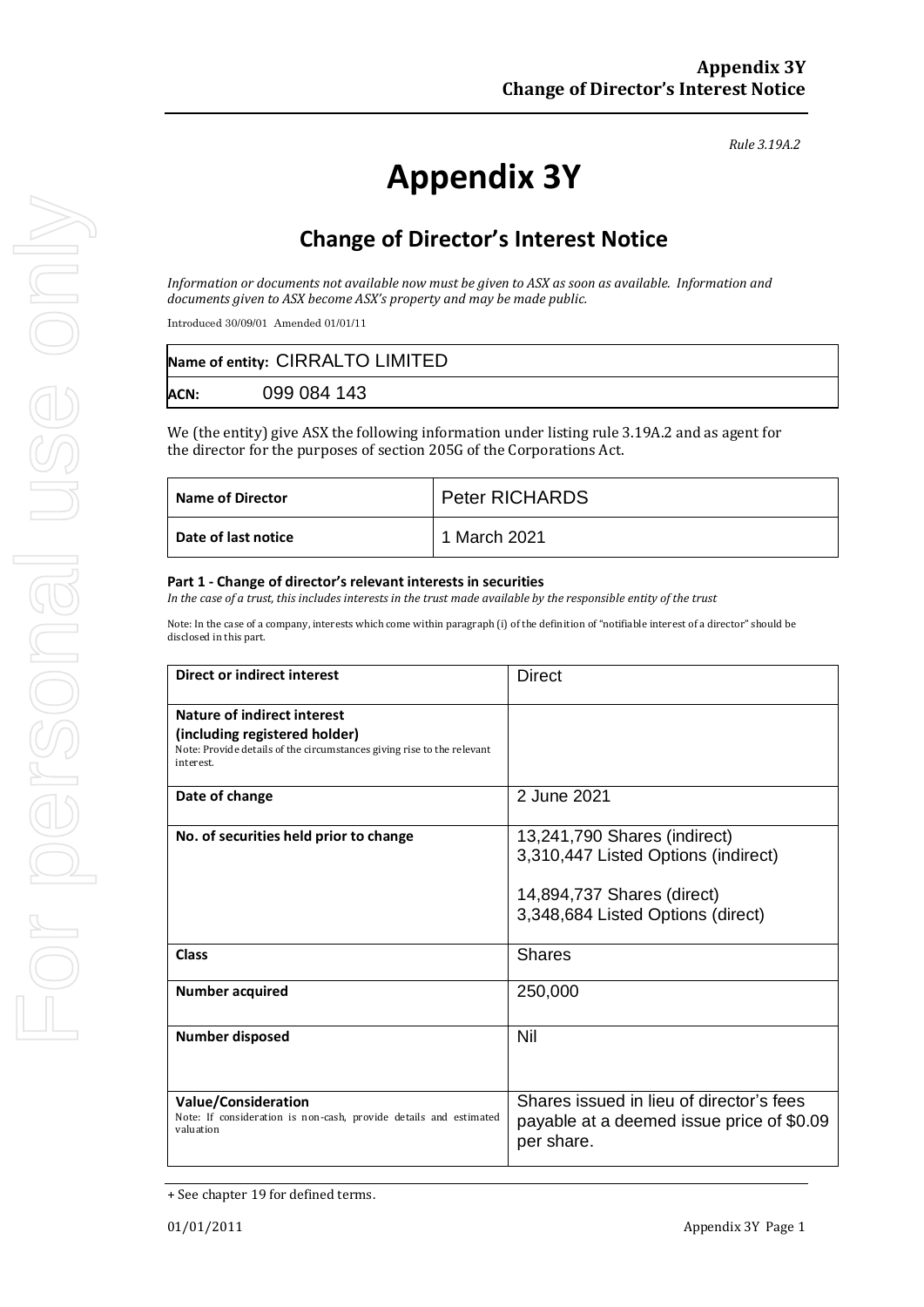| No. of securities held after change                                                                                                                                         | 13,241,790 Shares (indirect)                                                                                         |
|-----------------------------------------------------------------------------------------------------------------------------------------------------------------------------|----------------------------------------------------------------------------------------------------------------------|
|                                                                                                                                                                             | 3,310,447 Listed Options (indirect)                                                                                  |
|                                                                                                                                                                             | 15,144,737 Shares (direct)<br>3,348,684 Listed Options (direct)                                                      |
| Nature of change<br>Example: on-market trade, off-market trade, exercise of options, issue<br>of securities under dividend reinvestment plan, participation in buy-<br>back | Shares issued in lieu of director's fees<br>payable as approved by shareholders at<br>the Company's 20 May 2021 EGM. |

### **Part 2 – Change of director's interests in contracts**

Note: In the case of a company, interests which come within paragraph (ii) of the definition of "notifiable interest of a director" should be disclosed in this part.

| <b>Detail of contract</b>                                                                                       | N/A |
|-----------------------------------------------------------------------------------------------------------------|-----|
| <b>Nature of interest</b>                                                                                       |     |
|                                                                                                                 |     |
| Name of registered holder                                                                                       |     |
| (if issued securities)                                                                                          |     |
| Date of change                                                                                                  |     |
| No. and class of securities to                                                                                  |     |
| which interest related prior to                                                                                 |     |
| change<br>Note: Details are only required for a contract in<br>relation to which the interest has changed       |     |
| Interest acquired                                                                                               |     |
| Interest disposed                                                                                               |     |
| <b>Value/Consideration</b><br>Note: If consideration is non-cash, provide details<br>and an estimated valuation |     |
| Interest after change                                                                                           |     |

## **Part 3 –** +**Closed period**

| Were the interests in the securities or contracts       | <b>No</b> |
|---------------------------------------------------------|-----------|
| detailed above traded during a $^+$ closed period where |           |
| prior written clearance was required?                   |           |

<sup>+</sup> See chapter 19 for defined terms.